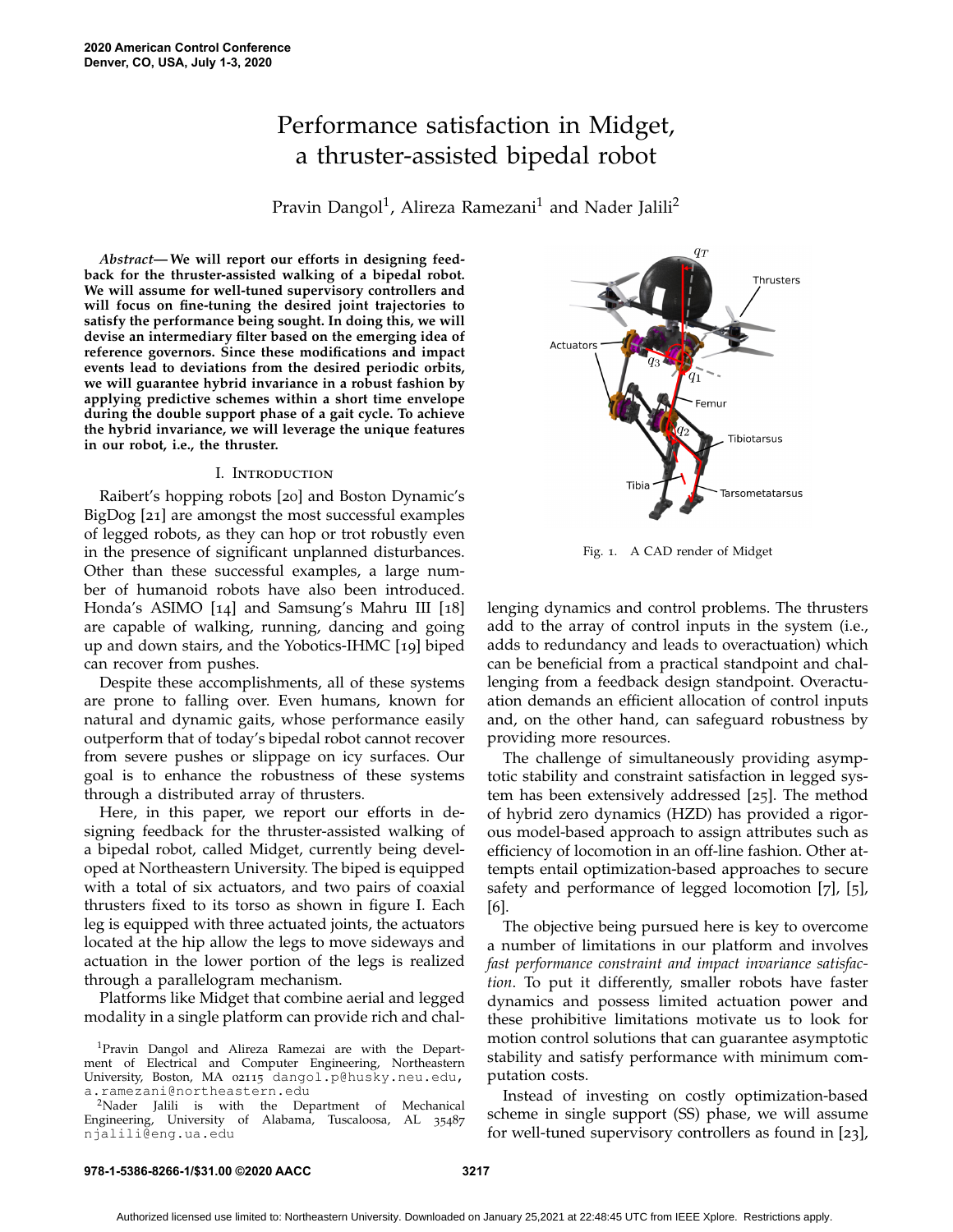[17], [2] and will instead focus on fine-tuning the desired joint trajectories by implementing an intermediary filter based on the emerging idea of reference governors [10], [1],[11], [9] in order to satisfy the performance being sought. Since these modifications and impulsive impact events between gaits lead to deviations from the desired periodic orbits, we will enforce invariance to impact in a robust fashion by applying predictive schemes withing a very short time envelope during the gait cycle, i.e. double support (DS) phase. To achieve hybrid invariance, we will leverage the unique features in our robot, i.e., the thruster.

This work is organized as follows. In section II the multi-phase dynamics for a planar walking gait is developed. The SS phase is modeled, and a two point impact map followed by a non-instantaneous DS phase are introduced. In SS phase gaits are first designed based on HZD method, constraints are imposed on an equivalent variable length inverted pendulum (VLIP) model through an explicit reference governor (ERG), the equivalent control action are then mapped back to the full dynamics. During DS phase a nonlinear model predictive control (NMPC) scheme is introduced to ensure performance satisfaction and steer states back to zero dynamics manifold ensuring hybrid invariance. Results are shown in section III, and we conclude the paper in section IV.

# II. Thruster assisted model with extended double-support phase

A full cycle of our model involves consecutive switching between 1) SS phase where only one feet is on the ground, 2) an instantaneous impact map that occur at the end of the SS phase and 3) DS phase where both feet stay in contact with the ground. This model is slightly different form previous works on under-actuated planar bipedal locomotion [12], [26], [3] [4], [13] which assume the double support phase is instantaneous. The extended double support phase will provide a time envelope before the onset of the swing phase for post-impact corrections.

# *A. SS phase*

During SS phase the biped has 5 degrees of freedom (DOF), with 4 degrees of actuation (DOA), shown in Fig. 2a. Following modeling assumptions widely practiced, it is assumed that the stance leg is fixed to the ground with no slippage, and the point of contact between the leg and ground acts as an ideal pivot. The kinetic  $\mathcal{K}(q, \dot{q})$  and potential  $\mathcal{V}(q)$  energies are derived to formulate the Lagrangian,  $\mathcal{L}(q, \dot{q}) = \mathcal{K}(q, \dot{q}) - \mathcal{V}(q)$ , and form the equation of motion [25]:

$$
D_s(q_s)\ddot{q_s} + H_s(q_s, \dot{q}_s) = B_s(q_s)u \tag{1}
$$

where *D<sup>s</sup>* is the inertial matrix independent of the under-actuated coordinate, *H<sup>s</sup>* matrix contains the Coriolis and gravity terms, and *B<sup>s</sup>* maps the input torques to the generalized coordinates. The configuration variables are as follows:  $q_T$  is the absolute torso angle;  $q_{1R}$ , *q*1*<sup>L</sup>* are the angles of the "femur" relative to torso; and *q*2*R*, *q*2*<sup>L</sup>* are the angles of virtual "tibia" relative to "femur" as shown in Fig. I and 2a. The configuration variable vector is denoted by  $q_s = [q_T, q_{1R}, q_{1L}, q_{2R}, q_{2L}]^T \in$  $\mathcal{Q}_s$ .



Fig. 2. (a) SS with equivalent VLIP (in blue) and (b) DS models. Dotted line represent the virtual link connecting the feet end to "knee" joint.

# *B. Switch between SS and DS*

As pointed out earlier we assume that an impulsive effect similar to what described in [15] occurs between two continuous modes of SS and DS. We follow the steps from [15] to model the impact event and solve for the reaction forces  $F_{ext}$ . The unconstrained version of  $(1)$ are considered by augmenting *q<sup>s</sup>* and including the hip position,  $q_e = [q_s, p_H]^T$ . The Lagrangian is reformulated and the impulsive force is added on

$$
D_e(q_e)\ddot{q_e} + H_e(q_e, \dot{q}_e) = B_e(q_e)u + \delta F_{ext}
$$
 (2)

where the external force *Fext* acting on each feet end  $p = [p_1, p_2]^T$  can be expressed as following

$$
F_{ext} = J^T \lambda = \begin{bmatrix} \frac{\partial p_1}{\partial q_e} \\ \frac{\partial p_2}{\partial q_e} \end{bmatrix}^T \lambda
$$

where  $\lambda = [\lambda_1, \lambda_2]^T$ , shown in Fig.2b, is the Lagrange multiplier and assumes that both legs stay on the ground upon impact and Jacobian matrix *J* is given  $\frac{\partial p}{\partial q}$ *∂qe* . After assuming that the impact is inelastic, angular momentum is conserved and two legs stay in contact with the walking surface, the impact map is resolved

$$
\begin{bmatrix} D_e(q_e^-) & -J(q_e^-)^T \ J(q_e^-) & 0_{4\times 4} \end{bmatrix} \begin{bmatrix} \dot{q}_e^+ \\ \lambda \end{bmatrix} = \begin{bmatrix} D_e(q_e^-)\dot{q}_e^- \\ 0_{4\times 1} \end{bmatrix} \tag{3}
$$

where the superscript + denotes post-impact and  $$ denotes pre-impact. It is straightforward to show that like [25], the Jacobian matrix *J* has full row rank and the inertial matrix is always positive definite, the matrix on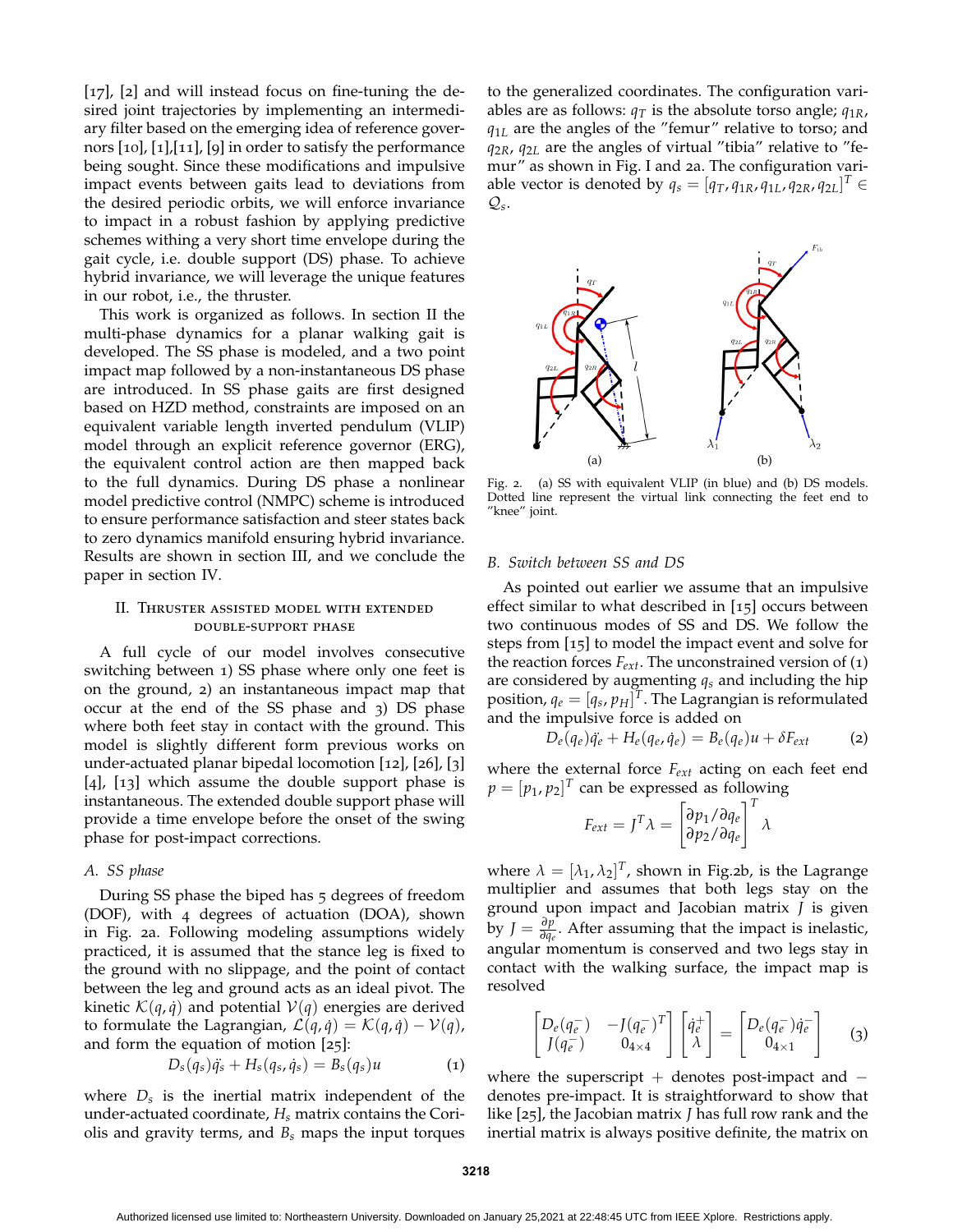the left hand side is square and invertible even when both legs are fixed to the walking surface.

#### *C. Extended DS phase and thrusters*

After impact, both feet stay fixed to the ground. We will assume for a DS phase with constant duration and assume that this duration is significantly smaller than that of the SS phase duration. Legs are swapped, i.e., *q<sup>R</sup>* is now *qL*, which is captured by a swapping matrix  $R_s^d$  in the following way  $[q_d, \dot{q}_d]^T = R_s^d [q_e^+, \dot{q}_e^+]^T$ . The unconstrained dynamics with the ground reaction forces  $\lambda$  and the thrusters' action  $F_{th}$  are given by

$$
D_d(q_d)\ddot{q_d} + H_d(q_d,\dot{q_d}) = B_d(q_d)\eta + J^T\lambda \tag{4}
$$

where the control input takes the new form  $\eta$  =  $[u, F_{th}]^T$ . We assume that the relative orientation of the thrust vector with respect to the body stays fixed and is along the torso link. Only changes in the magnitude of the thrust vector are allowed. A damping term (viscous damping) is considered for numerical stability and ease of integration. The kinematics of leg ends are resolved by

$$
J\ddot{q}_d + \frac{\partial J}{\partial q_d}\dot{q}_d^2 + dJ\dot{q}_d = 0
$$
 (5)

where *d* is the damping coefficient. The DS dynamical model is captured by the following differential algebraic equation (DAE).

$$
\begin{bmatrix} D_d(q_d) & -J(q_d)^T \ J(q_d) & 0_{7\times 7} \end{bmatrix} \begin{bmatrix} \ddot{q}_d \\ \lambda \end{bmatrix} = \begin{bmatrix} B_d \eta - H_d(q_d, \dot{q}_d) \\ -\frac{\partial J(q_d)}{\partial q_d} \dot{q}_d^2 - dJ\dot{q}_d \end{bmatrix}
$$
 (6)

### *D. Motion control*

The baseline trajectories are designed according to [25]. The restricted dynamics  $f_z = \tilde{f}(x_s) + g(x_s)u^*$  on  $Z$ , i.e., zero dynamics manifold, is prescribed by the supervisory controller  $u^*(x) = -L_g L_f h(x)^{-1} (L_f^2 h(x))$ and is invariant of the SS dynamics. This idea is key to HZD-based motion design widely applied to gait design *h<sup>d</sup>* and closed-loop motion control by enforcing holonomic constraint  $y = h(x) = q_b - h_d \circ \theta(q) = 0$ . Where,  $q_b = [q_{1R}, q_{1L}, q_{2R}, q_{2L}]^T$  is the vector of actuated coordinates, and *h<sup>d</sup>* is parameteried over the zero dynamics state *θ*(*q*). We applied HZD method to obtain the baseline trajectories for  $q_b$  and will take a twostep process including: 1) we will consider the VLIP equivalent model of SS phase and resolve saturated control inputs in a ERG-based framework; 2) We will ensure the gaits are impact invariant by leveraging the thrusters.

## *E. Explicit reference governor (ERG) and SS phase motion control*

Here, the finite-time enforcement of the holonomic constrained is not our concern and there are a good number of nonlinear control designs for this purpose. With the relative-degree 2, as it is the case here, the feedback linearizing control law  $u =$ 



Fig. 3. Geometric interpretation of the level set  $\{x_v | V \leq \Gamma\}$ .

 $L_g L_f h(x)^{-1}(-L_f^2 h(x) + v)$  [16], where  $v = K_p y + K_D y$ , is one of the simplest options that meets our requirements. Other options are: Control Lyapunov Function based Quadratic Programs [7], Sliding Mode Controller [22], Passivity based controller [24] to name a few.

The approach taken here is based on the idea of reference governors [11] which allows for enforcing the holonomic constraints subject to state and input limits to be separated from the control design. To be more specific an ERG [9] approach is taken to avoid the need for optimization as in [11]. This separation is nicely defendable after appreciating that the actuation dynamics are very fast (two-time-scale problem). This is not something unusual to assume for high-power actuators typically found in legged robots.

An equivalent VLIP model for SS phase is considered, which is under-actuated at its base and the variable length *l* is actuated, shown in figure 2a. The full control action  $u$  in  $(1)$  can be related to the equivalent control *u<sup>v</sup>* [8]. The center of mass (COM) trajectory *r* from HZD model is extracted. The reference governor acts as a supervisory controller that outputs a manipulated reference signal *w* to ensure that the state and control constraints in the vector  $C(x_v, x_w)$ , where the elements of the vector given by

$$
c_i(x_v, w) := c_{x,i}x_v + c_{w,i}x_w + c_{limit,i} \ge 0, \ i = 1, ..., n_c
$$
\n(7)

are satisfied. In (7),  $x_v = [l, l]^T$ ,  $x_w = [0, w]^T$  is the steady state solution, *climit*,*<sup>i</sup>* contains limits applied to the states and input. The dynamics of the manipulated reference *w* is then defined such that the Lyapunov function  $V(x_v, x_w)$  is bounded by a smooth positive definite function Γ(*w*).

$$
V(x_v, x_w) \leq \Gamma(w) \tag{8}
$$

The following Lyapunov function is considered

$$
V(x_v, x_w) = (x_v - x_w)^T P(x_v - x_w)
$$
 (9)

where *P* is a positive definite matrix consisting of controller gain *K<sup>P</sup>* and equivalent pendulum mass *m<sup>v</sup>*  $(P = diag(K_p, m_v) > 0)$ . Geometrically this represents a ball around the steady state solution (*xw*), a interpreta-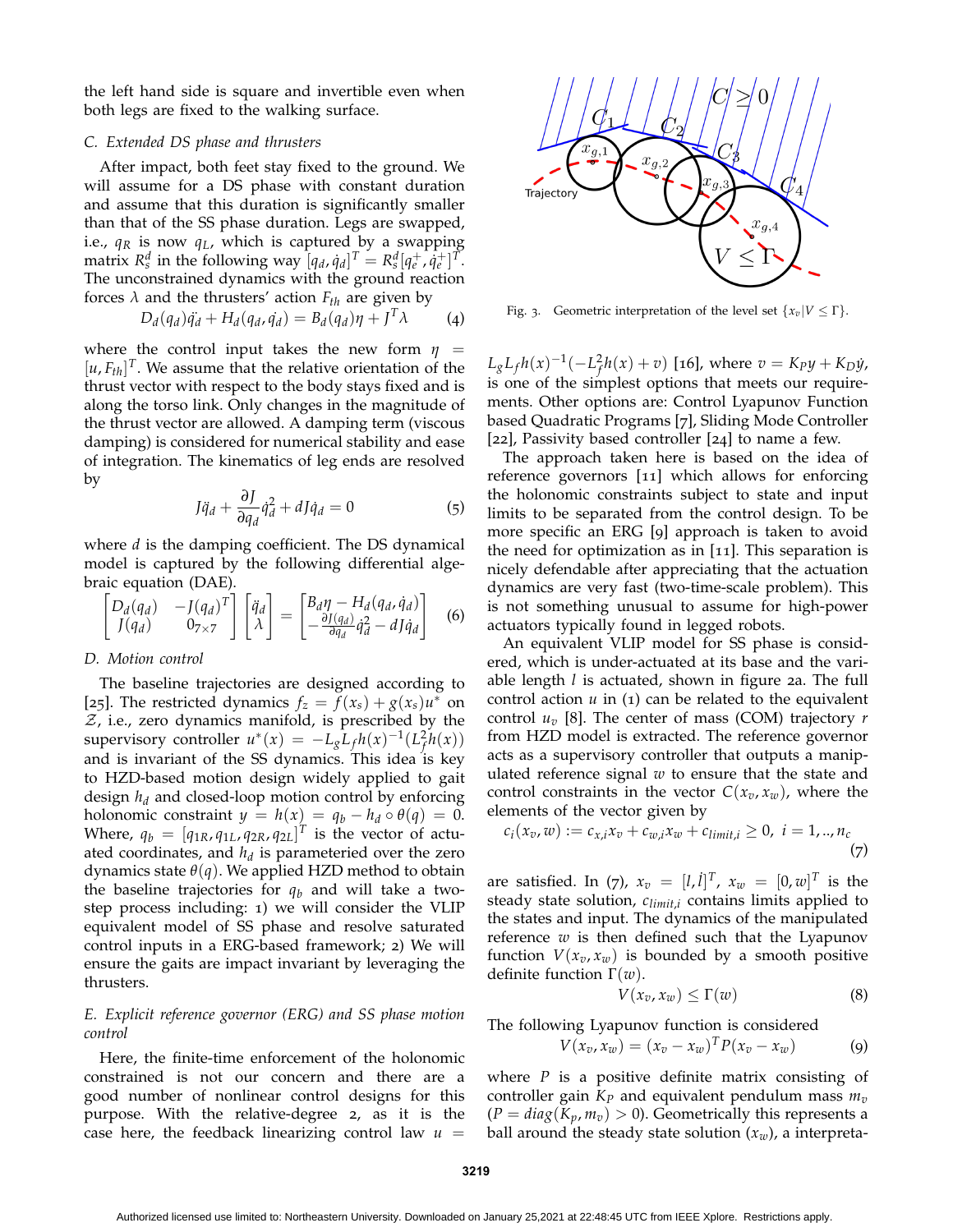tion of this is depicted in Fig. 3. The Lyapunov stability argument ( $V(x_v, x_w)$  is positive definite  $\forall x_v \neq x_w$  and  $V(x_v, x_w, w) \leq 0$ ) implies  $\{x_v : V(x_v, x_w) \leq \Gamma(w)\}\$ is a positive invariant set, i.e., once  $x_v$  belongs to this set it converges to *xw*.

In order for the constraint in  $(7)$  to be captured in  $(8)$ a change of coordinates  $\tilde{x} = P^{1/2}(x_v - x_w)$  is applied which changes the constraint equation to  $c_{x,i}p^{-1/2}x_w +$  $c_{x,i}x_w + c_{w,i}w + c_{limit,i} \geq 0$ . Then  $\Gamma_i(w)$  is defined as  $\Gamma_i(w) = |\tilde{x}|^2$ , which is the squared distance between the constrained and steady state solution  $x_w$  [9]:

$$
\Gamma_i(w) = \frac{\left(c_{x,i}x_w + c_{w,i}w + c_{limit,i}\right)^2}{c_{x,i}^T P^{-1} c_{x,i}}
$$
(10)

The upper bound on  $V(x_v, x_w)$  is defined as  $\Gamma(w) =$  $min(\Gamma_i(w))$ , which results in the shortest distance to the boundary formed by  $C(x_v, x_w)$ .

The condition given by

$$
\dot{V}(x_v, w, \dot{w}) \leq \dot{\Gamma}(w, \dot{w}) \tag{11}
$$

ensures that the states do not cross the invariant level set. Please note that  $\Gamma$  < 0. A continuous reference dynamics is then formulated [9] such that

$$
\dot{w} := \kappa \left( \Gamma(w) - V(x_v) \right) \frac{r - w}{||r - w||} sat_1(r - w) \qquad (12)
$$

where  $sat_1(\cdot)$  refers to a function that saturates its input between  $\pm 1$  and  $\kappa$  is an arbitrary large scalar. In (12),  $(\Gamma(w) - V(x_v)$  provides a scaling factor to modify the reference dynamics while the remaining portion of the equation generates an attractive field that allows *w* to converge to *r*.

The manipulated reference dynamics *w*˙ which satisfies (8) and (11) estimates the nominal reference *r* as close as possible while satisfying imposed constraints (7) on the equivalent system.

The control action computer for the equivalent system *u<sup>v</sup>* can then be mapped back to the actual SS model. From the principle of virtual work, the work done in SS phase and its equivalent VLIP model  $u^T \delta q_b + \tau_l \delta l = 0$ . Where  $l = \sqrt{p_{cm,x}^2 + p_{cm,y}^2}$ , then the mapping is:

$$
u^T = \Upsilon(\tau_l, q) = -u_v l^{-1} \left( \frac{\partial p_{cm,x}}{q_b} + \frac{\partial p_{cm,y}}{q_b} \right) \qquad (13)
$$

The contribution from the under-actuated angle  $q<sub>T</sub>$  is considered to be zero. The equivalent SS phase model is depicted in Fig. 2a.

#### *F. Impact invariance*

ERG and the two-point impact event causes large deviations from the zero-dynamics manifold and the extended DS phase and thrusters are leveraged to steer the states to the zero dynamics manifold  $(Z)$ . When DS is absent, hybrid invariance in [26] takes a simpler form  $(\Delta(\mathcal{S} \cap \mathcal{Z}) \subset Z)$ . Here – with abuse of notation – impact invariance  $\Pi(\Delta(\mathcal{S} \cap \mathcal{Z})) \subset \mathcal{Z}$  is sought, where  $\Pi$  :  $x_{d,0} \mapsto x_{s,0}$  maps the initial state of DS phase to the initial state of the subsequent SS phase. hybrid invariance in this case leads to each gait starting with the same initial condition despite the impulsive effects of impact and deviation from designed trajectories. Please note that for a robot with passive ankles extended DS phase can lead to fall-over and that this system is augmented with thrusters allows to approach this model and seek for stable gaits.

As opposed to the SS phase, the constraints in the DS phase take a more complex form, the ground reaction forces need to be satisfied, the final states at the end of the DS phase  $(x_{d,f})$  must match the initial states at the SS phase  $(x_{s,0})$  to ensure hybrid invariance. We apply a NMPC-based design scheme to steer the post-DS states back to the zero-dynamics manifold. This scheme is known for being costly, however, the duration of the DS phase is significantly shorter than SS.

The state-space representation of DS phase  $\dot{x}_d$  =  $f(x_d) + g(x_d)\eta$ , derived from (6), where the input vector is augmented to take to  $\eta = [u, f_{th}]^T$  is considered for the DS phase.

Note that a reference for each DS state *r<sup>d</sup>* [*k*] is generated at every k-th sample over the duration of the double support phase. The reference can be a simple linear trajectory between the post-impact states  $x_d^+$  $_d^+$  and the initial SS phase state  $x_{s,0}$ .

The continuous DS phase model is converted into a discrete-time model and is then linearized at each each sample time. The following optimization problem is resolved to minimize the cost function, which is denoted by  $\phi(x_d, \eta)$ , is given by

$$
\min_{\eta[k]} \phi(x_d, \eta) = \sum_{k=1}^{N} \sum_{i=1}^{p} w_{x,i}(x_{d,i}[k] - r_{d,i}[k]) + \sum_{\substack{N=1 \ N=1}}^{N-1} \sum_{j=1}^{m} w_{\eta,j} \Delta \eta_j[k]
$$

subj. to:

$$
x_d[1] = R_s^d x_e^+
$$
  
\n
$$
x_d[k+1] = f(x_d[k]) + g(x_d[k])\eta[k]
$$
  
\n
$$
\eta_{min} < \eta[k] < \eta_{max}
$$
  
\n
$$
x_d_{min} < x_d[k] < x_d_{max}
$$
  
\n
$$
\left| \frac{\lambda_T[k]}{\lambda_N[k]} \right| < \mu_s
$$
  
\n
$$
\lambda_N[k] > 0
$$
\n(14)

where the initial DS phase state  $x_d$ [1] comes directly from the post impact state  $x_e^+$ , after the roles of the legs have been swapped which is denoted by  $R_s^d$  matrix. The subsequent constraint  $x_d[k+1]$  ensures that the discreet linearized states belong to the DS phase. Limits are imposed on both states and control actions through *ηmin*/*max* and *xd min*/*max* respectively. And finally, the ground contact condition must be satisfied for the DS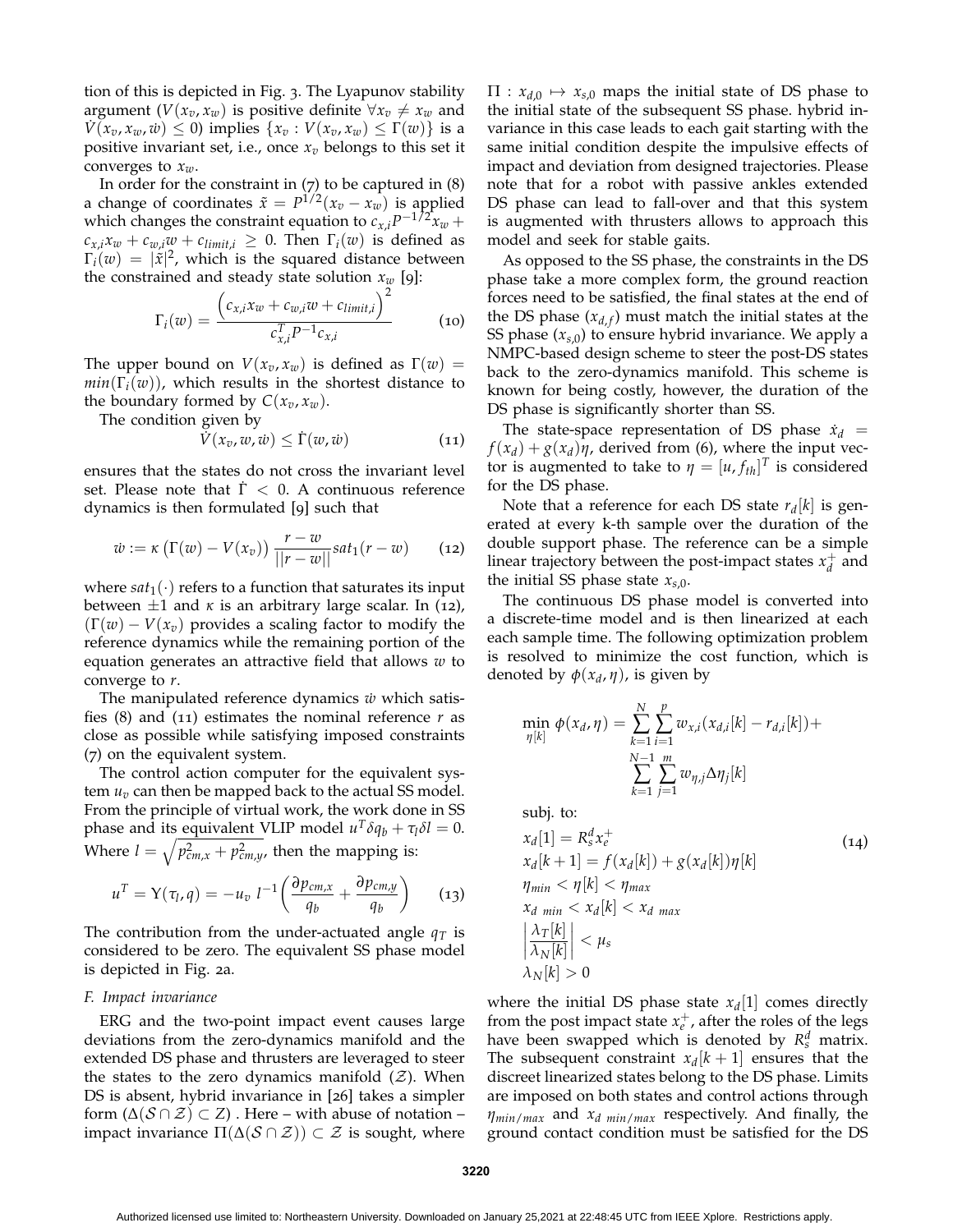

Fig. 4. Geometric representation of hybrid zero dynamics and invariance achieved though double support phase *x<sup>d</sup>* (red)



Fig. 5. Joint angle trajectories

phase i.e., the ratio of tangential  $\lambda_T$  to normal forces  $\lambda_N$  is less than the static coefficient of friction  $\mu_s$  and normal force is always positive.

With these constrained satisfied, the NMPC guides the DS states towards the initial condition of SS phase, resulting in impact and DS phase invariance.

# III. Numerical & Experimental Results

A total of 5 stable steps were simulated to test the effectiveness of the proposed scheme on the planar hybrid model. The list of all model parameters are shown in table I. For the SS phase the desired trajectory *h<sup>d</sup>* were parameterized as Bezier polynomials with its coefficients tuned offline such that states after two point impact are brought close as possible to initial SS phase



Fig. 6. Joint velocity trajectories



Fig. 7. Phase portrait of the zero dynamics states  $[\theta, \dot{\theta}]^T$ , the black, red and green lines indicate SS, DS and impact, respectively.



Fig. 8. Friction constraints during DS phase of leg 1 and 2 in black and red respectively. Intermediate SS phases were omitted.

states *xs*,0. The resulting nominal COM position was then used as the reference trajectory for ERG. Each DS phase was simulated for a short fixed duration of 10 ms.

Fig. 5 and 6 show the periodic joint trajectories resulting from thruster assisted impact correction in DS phase. Fig. 7 shows a limit cycle on the phase portrait of horizontal hip position, here the SS phase is shown in black, straight green lines depicts impact and red lines indicate DS phase. It is seen that the effects of impact are corrected through correction made in DS phase.

The effects of thruster assisted locomotion is displayed in Fig. 8, which shows that the ground contact constraints are satisfied for each DS phase. In these figures intermediate SS phases are omitted and consecutive DS phases are stitched together. It should be noted that the normal forces exerted by leg 1 (Fig. 8c) would not be achievable without the addition of thrusters (Fig. 9) as this would be limited by the total weight of the biped and inertial forces. The larger forces on leg 1, i.e. front leg, as opposed to leg 2 is due to it bearing the bulk of the load exerted by the weight and thrusters.

Fig. 10 shows the consequence of ERG applied on the equivalent VLIP model. The bounded control action of

**3221**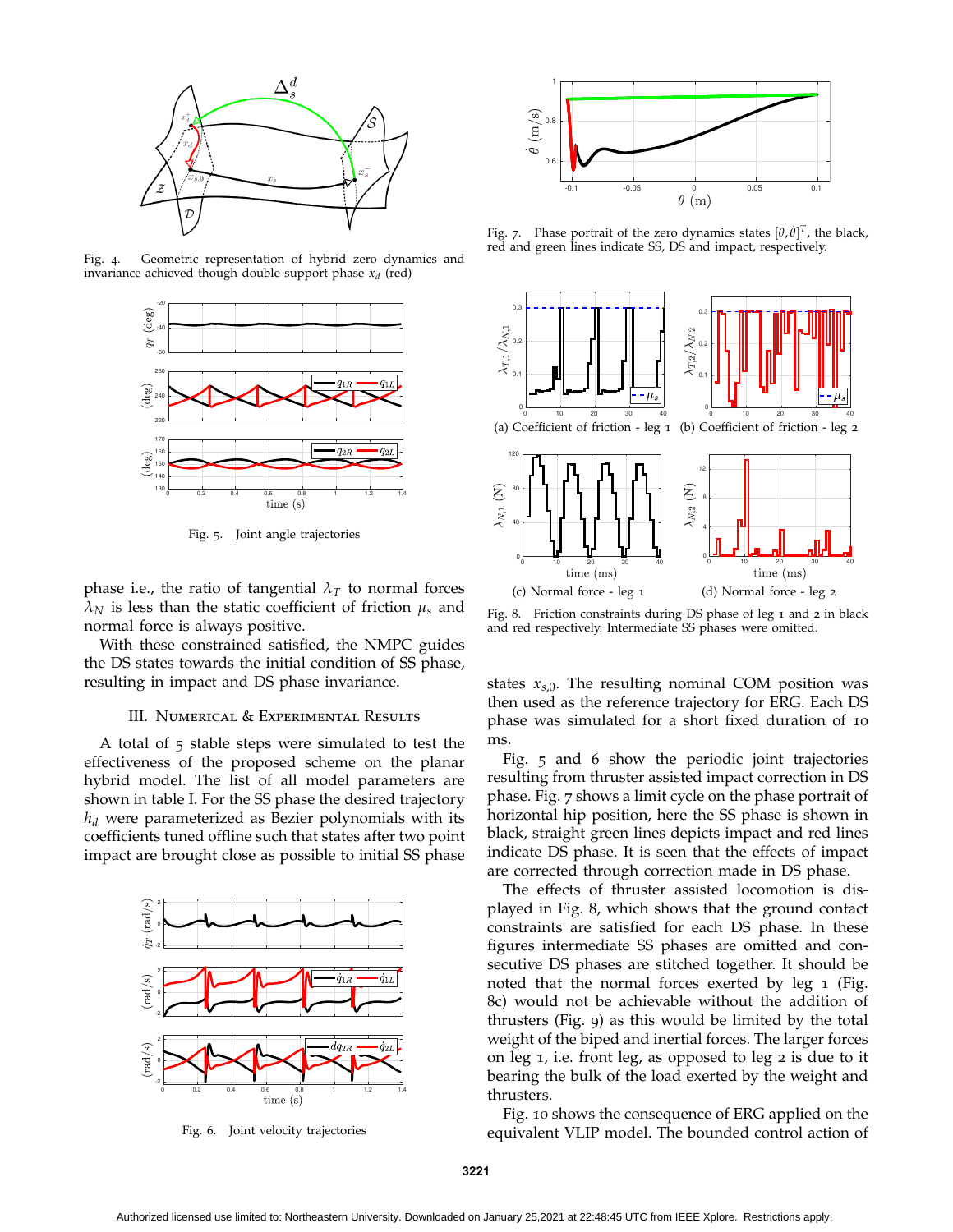

Fig. 9. Thruster action during 10 ms DS phase. Intermediate SS phases were omitted as thrusters are inactive.



Fig. 10. Control input in the VLIP model when ERG applied versus standard control



Fig. 11. SS phase control actions mapped from VLIP model where ERG was applied

the VLIP model are mapped on to SS phase actuators and it can be seen in Fig. 11 that the control actions are within achievable limits.

Overall we can see from the results that the presence of the thruster, which provides an additional degree of actuation, allows for correction in DS phase necessary to achieve stable gaits. The combined control schemes utilized in SS and DS phase ensures the desired gaits are achieved without violating imposed actuator and ground contact constraints.

| Parameter               | Value     | Description              |
|-------------------------|-----------|--------------------------|
| $m_T$                   | 300 g     | Mass of torso            |
| $m_h$                   | 200 g     | Mass of hip              |
| $m_k$                   | 100 g     | Mass of each leg         |
| $l_T$                   | 10 cm     | Length from hip to torso |
| $l_1$                   | 18 cm     | Length hip to knee       |
| $l_{2a}$                | 32 cm     | Length of tibia          |
| $l_{2b}$                | $32$ $cm$ | Length of metatarsus     |
|                         |           | TABLE I                  |
| <b>MODEL PARAMETERS</b> |           |                          |

#### IV. CONCLUSION

This paper summarizes our recent efforts in designing feedback for the thruster-assisted walking of a bipedal robots. Firstly, gaits were designed in SS phase following the well established HZD framework. To satisfy actuator constraint, an ERG method was used on an equivalent VLIP model to modify reference trajectories and the controller actions are mapped back to the full model. The modification in SS phase along with impact event were then mitigated by employing a predictive scheme which exploits the thrusters during DS phase leading to hybrid invariance. The combined efforts in SS and DS phase resulted in gaits that were stable and periodic.

#### **REFERENCES**

- [1] A. Bemporad. "Reference governor for constrained nonlinear systems". In: *IEEE Transactions on Automatic Control* 43.3 (1998), pp. 415–419.
- [2] S. P. Bhat and D. S. Bernstein. "Continuous finitetime stabilization of the translational and rotational double integrators". In: *IEEE Transactions on Automatic Control* 43.5 (May 1998), pp. 678–682. issn: 0018-9286. doi: 10.1109/9.668834.
- [3] C. Chevallereau et al. "Tracking a joint path for the walk of an underactuated biped". In: *Robotica* 22.1 (2004), pp. 15-28. DOI: 10.1017/ S0263574703005460.
- [4] J. H. Choi and J. W. Grizzle. "Feedback control of an underactuated planar bipedal robot with impulsive foot action". In: *Robotica* 23.5 (2005), pp. 567-580. DOI: 10 . 1017 / S0263574704001250.